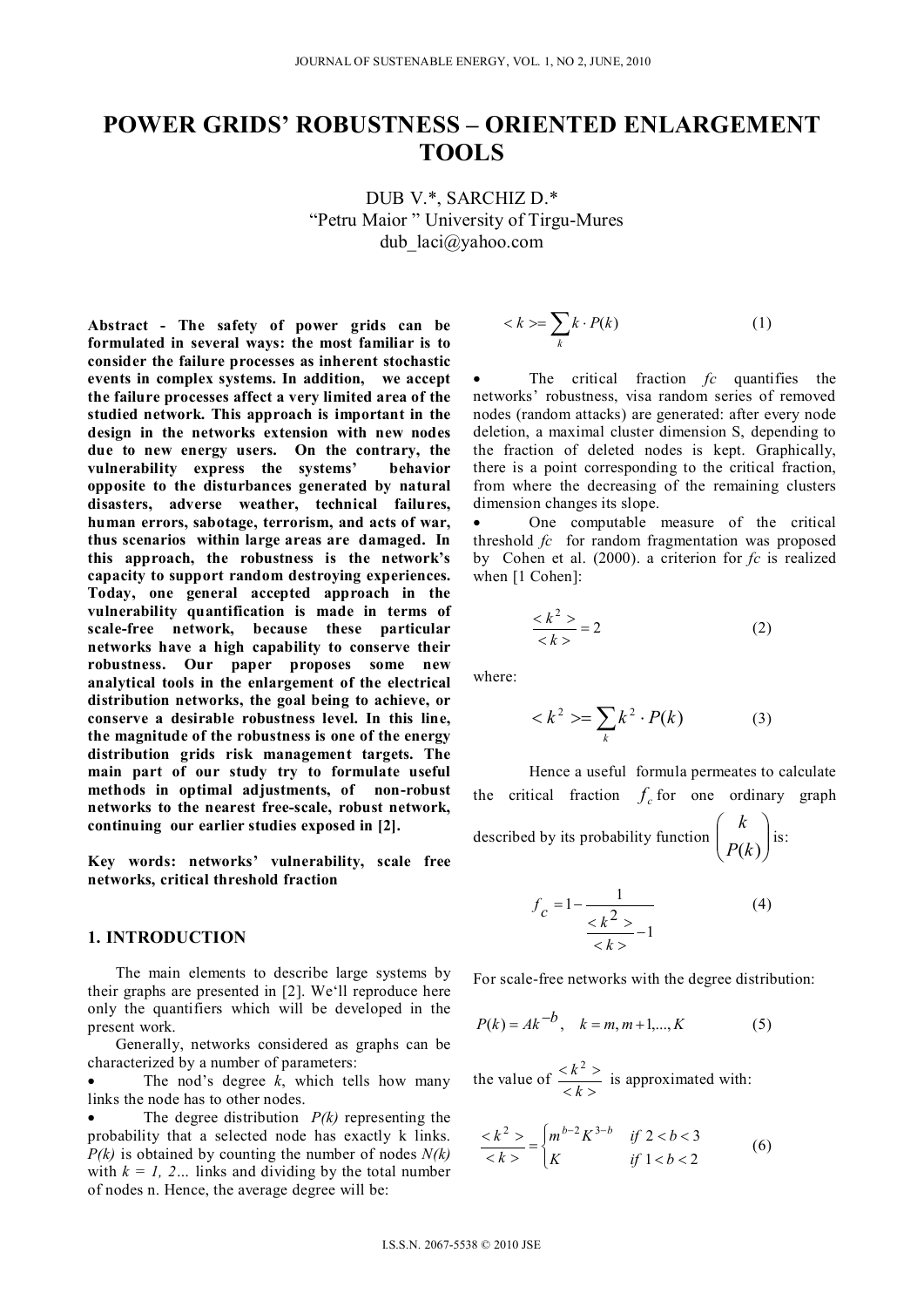for  $2 < b < 3$ , a practical approximation for the critical threshold  $f_c$  can be used [2]:

$$
f_c = 1 - \frac{1}{2b - 1} \tag{7}
$$

# **2. ADJUSTING NON-SCALE FREE NETWORKS TO THE NEARLY SCALE-FREE NETWORK**

Let done one a  $NT_0$  network with the empiric degree distribution *P(k).* We assume that the network adjustment will be realized by adding only new edges to the existing connections, without adding new nodes.

In a logarithmic coordinates system,  $log(P(k))$  and  $log(N(k))$  define lines:

$$
log(P(k)) = A - b \cdot log(k), log(N(k)) = A_1 - b \cdot log(k)
$$
 (8)

a nearest line will funded by linear regression method, representing a theoretical (Eq.8)- form degree distribution function, characterized by the values of *A* and *b*. The problem consists in getting  $\begin{pmatrix} \mathbf{n} \\ \mathbf{p}^{\mathrm{F}}(k) \end{pmatrix}$  $\bigg)$  $\left( \right)$  $\overline{\phantom{a}}$  $\overline{\phantom{0}}$ ſ  $P<sup>F</sup>(k)$  $\begin{pmatrix} k \\ F(k) \end{pmatrix}$ , so that for all integer k's to verify the existence of one graph  $N^F$ , with the same nodes' number  $\sum N(k)$  as the initial, nonscale-free network, with the rational demand to assure a

certain minimal critical fraction  $f_c$ . According with (Eq.7) and (Eq.8), to achieve a fixed  $f_c$  is equivalent to search, in logarithmic coordinates, a line having as minimal slope *S*, so that  $t gS = -b$ . Let consider as solved this problem.

Thus we must to obtain the objective graph  $G_F$ , from the initial  $G_0$  graph of the studied power grid. In other words, we'll have to identify the elementary transformations from  $G_0$  to  $G_F$ . We decide to choose for adjustments, only the nodes with  $N_k^0 \le N_k^F$ , considering that in the contrary case , the additional connections' number can be eliminated.

## **2.1. Networks enlargement by new edges addition**

 Let be the initial network ant its graph  $G_0$  histogram:

$$
G_0 \begin{bmatrix} k \\ N_k \end{bmatrix} = \tag{9}
$$
  
\n
$$
\begin{bmatrix} 1 & 2 & \dots & i & i+1 & \dots & j & j+1 & \dots & n \\ N_1 & N_2 & \dots & N_i & N_{i+1} & \dots & N_j & N_{j+1} & \dots & N_1 \end{bmatrix}
$$

An elementary enlargement is made adding a single new edge, denoted by the operation:

$$
G_{r+1} = e_{ij}(G_r), 1 \le i \le j \le n \tag{10}
$$

where:

- 
$$
G_r
$$
,  $G_{r+1}$  are two successive graphs;

-  $e_{ii}$  - connection of one nodes with *i* edges with the other one, with *j* edges.

The new graph's histogram will be:

$$
G_{r+1} = \begin{cases} [1 \dots i. \quad i+1 \dots j \quad j+1 \dots n \\ N_1 \dots N_i - 1 \quad N_{i+1} + 1 \dots N_j \quad -1 \quad N_{j+1} + 1 \dots N_n] \\ & \quad \text{if} \quad j > i+1 \\ & \quad [1 \dots i \quad i+1 \quad i+2 \dots n \quad I \\ & \quad \text{if} \quad j = i+1 \\ & \quad [1 \dots i \quad i+1 \dots n \quad I \\ & \quad \text{if} \quad j = i+1 \\ & \quad \text{if} \quad N_1 \dots N_i - 2 \quad N_{i+1} + 2 \quad \dots N_n] \\ & \quad \text{if} \quad j = i \\ & \quad \text{if} \quad j = i \end{cases} \tag{11}
$$

Because we'll use these forms to compute  $\langle k \rangle$  and  $\langle k^2 \rangle$ , the expressions (Eq.11) can be rewrite evidencing only the columns supporting modifications between two consecutive graphs  $G_r$  and  $G_{r+1}$ :

$$
G_{r+1} = \begin{bmatrix} \begin{bmatrix} i & i+1 & j & j+1 \\ \begin{bmatrix} A_i \end{bmatrix}_{N_i-1} & N_{i+1}+1 & N_j-1 & N_{i+1}+1 \end{bmatrix} & if j > i+1 \\ \begin{bmatrix} I_{2} & i & i+1 & i+2 \\ \begin{bmatrix} I_{2} & N_i-1 & N_{i+1} & N_{i+2}+1 \end{bmatrix} & if j = i+1 \\ \begin{bmatrix} i & i+1 \\ \begin{bmatrix} A_i \end{bmatrix}_{N_i-2} & N_{i+1}+2 \end{bmatrix} & if j = i \end{bmatrix}
$$

where  $A_{1,2,3}$  no changes from  $G_r$  to  $G_{r+1}$ .

In the same manner we perform graphs' modification eliminating a single edge. We'll symbolize this action adding to the elementary enlargement the minus sign: so, according with (Eq.11),  $-e_{ij}$  represents the removal of connection between a node with *i* edges and an other one, with *j* edges. Of course this operation can be made only if there is a connection between the selected nodes.

In [2] we proved the next assertion: Let be  $G_{\alpha}$ ,  $G_F$ the initial, respectively the enlarged (final) graphs. Then the final graph can by obtained by *m* elementary enlargements, where:

$$
\max \theta = \sum \left( N_k^F - N_k^0 \right)_{N_k^F - N_k^0 > 0} = \sum \left( N_k^F - N_k^0 \right)_{N_k^F - N_k^0 < 0} \tag{13}
$$

# **2.2. Elementary enlargements' properties**

Let attach to  $G_r$  and  $G_{r+1}$  their critical fractions  $f_{C,r}$  and  $f_{C,r+1}$ .

We'll accept as obvious the assertion: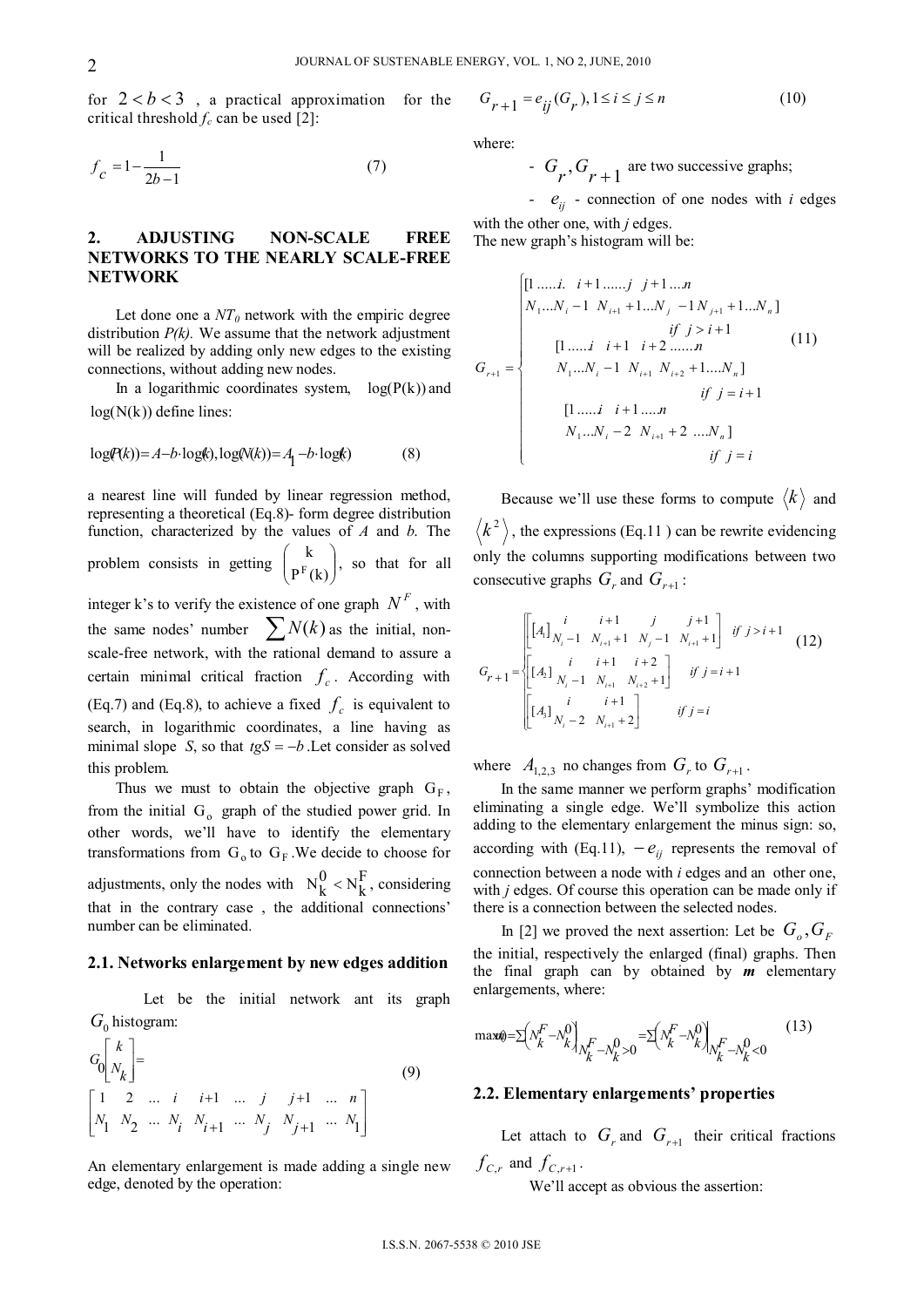$$
f_C^{\ r+1} \ge f_C^{\ r} \tag{14}
$$

On the basis of the elementary enlargement definition, using (Eq.10) and (Eq.12), the next properties of two successive elementary enlargements can be enounced:

#### **I. Assumption:**

For  $i = 1 > n - 1$ ,  $e_{i,i+1}(G_r) \geq e_{i,i+1}(G_r)$  (15)

**Proof:** 

Let be:

$$
x = \frac{\langle k^2 \rangle}{\langle k \rangle} \tag{16}
$$

Thus,

$$
df_c = \frac{1}{\left(1 - x\right)^2} dx \tag{17}
$$

**a**) For  $G_{r+1} = e_{ii}(G_r)$ ,  $i = 1:n-1$ , using (12), we'll have consecutively:

$$
\langle k_{r+1}^2 \rangle - \langle k_r^2 \rangle = \frac{4i+2}{\sum N} \tag{18}
$$

And

$$
\langle k_{r+1} \rangle - \langle k_r \rangle = \frac{2}{\sum N} \tag{19}
$$

Accept that x' variance is due especially to  $\langle k^2 \rangle$ .We can do that for all  $i \geq 2$ . Thus, with

$$
df^{ii}{}_{c} = \frac{1}{(1-x)^2} \cdot \frac{4i+2}{\sum N}
$$
 (20)

**b)** For 
$$
G_{r+1} = e_{i,i+1}(G_r)
$$
,  $i = 1 : n-2$ ,

$$
\langle k_{r+1}^{2} \rangle - \langle k_{r}^{2} \rangle = \frac{2i + 4}{\sum N} \tag{21}
$$

And

$$
\langle k_{r+1} \rangle - \langle k_r \rangle = \frac{2}{\sum N} \tag{22}
$$

Accept that x' variance is due especially to  $\langle k^2 \rangle$ . We can do that for  $i \geq 2$ .

$$
df^{i,i+1}{}_{c} = \frac{1}{(1-x)^2} \cdot \frac{4i+2}{\sum N}
$$
 (23)

Comparing (20) and (23),

$$
df_c^{i,i+1} > df_c^{i,i}
$$

Hence, induces in the elementary enlargement's set one order relationship:

$$
e_{11} \le e_{12} \le e_{22} \le \dots \le e_{i-1, i} \le \dots \le e_{n-1, n-1}
$$

II. Let be 
$$
C = \{a, b, c, d\} \in N
$$
,  
 $k_{\min} \le a \le b \le c \le d < k_{\max}$  and  $x, y, z, t \in C$ 

Hence, we can write a number of equalities between the couples of elementary enlargements,

$$
e_{xy} + e_{zt} = e_{xz} + e_{yt} \tag{24}
$$

III. According to the convention for the signs associated to the elementary enlargements, in (Eq.24) we can move the terms following usual algebraic rules.

## **3. APPLICATIONS**

## **3.1. Let be the initial graph, with 25 nodes and 28 edges, described by its histogram:**

$$
G_0 = \begin{bmatrix} 2 & 3 & 4 & 5 \\ 19 & 5 & 0 & 1 \end{bmatrix}
$$

The node numbers of the nearest scale free  $G_F^r$  graph, having the slope  $tg(S) > 2$  and keeping as constant the nodes' number  $\sum N(k) = 25$  found by a linear regression method are:  $N'_2$ =14.0238  $N'_3$ = N25.8551  $N'_4$ =3.1506  $N'_{5}=1.9482$ . Rounding these values, we obtain the final graph's degree distribution as:

$$
G_F = \begin{bmatrix} 2 & 3 & 4 & 5 \\ 14 & 6 & 3 & 2 \end{bmatrix}
$$

and:

$$
\begin{pmatrix} k \\ P(k) \end{pmatrix} = \begin{bmatrix} 2 & 3 & 4 & 5 \\ 0.56 & 0.24 & 0.12 & 0.08 \end{bmatrix}
$$

Observe that the edges number is 34.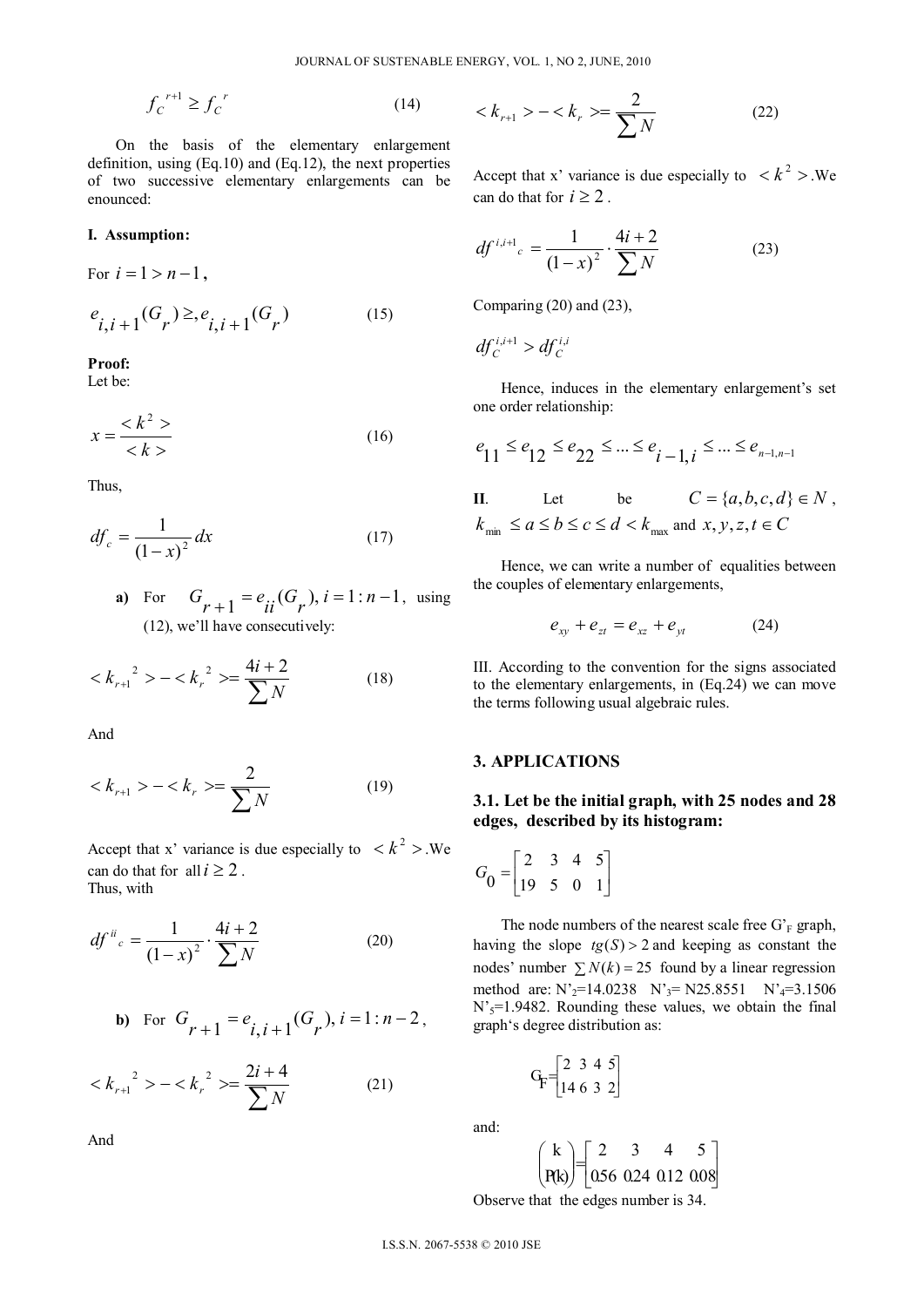That means we can extend the original graph by adding 6 newedges.

One possible set *E* of elementary extensions from  $G$  to  $G$ <sub>F</sub> can be:

$$
E_1 = \{e_{22}, e_{23}, e_{23}, e_{33}, e_{24}\}
$$

Between the couples of elementary enlargements, from (Eq.16), we have successively:

- (1)  $e_{22}+e_{33}=e_{23}+e_{23}$
- (2)  $e_{22}+e_{34}=e_{23}+e_{24}$

$$
(3) \quad e_{22}+e_{44}=e_{24}+e_{24}
$$

- (4)  $e_{23}+e_{34}=e_{24}+e_{33}$
- (5)  $e_{23}+e_{44}=e_{24}+e_{33}$
- (6)  $e_{24}+e_{34}=e_{23}+e_{44}$
- (7)  $2e_{24}+e_{34}=e_{23}+e_{44}$

Hence, using these equalities, one other solution is:

$$
\mathrm{E}_2 = \{e_{34}, e_{33}, e_{23}, e_{22}, e_{22}\}
$$

The initial and the final graphs are depicted in fig.1: the added connections are evidenced.



**Fig.1.** The initial and the new networks  $(E_2)$ 

Performing the elementary extensions of  $E<sub>1</sub>$  in an indefinite order, a  $G_1, G_1, \ldots, G_5$  graph array is generated. We'll compute with (Eq.4), for all  $G_i$ ,  $i = 1:5$ , the critical fraction  $f_c$ : The results are contained in Table 1.

| Table 1        |          |    |   |                |              |         |              |
|----------------|----------|----|---|----------------|--------------|---------|--------------|
| Graph          | $e_{ij}$ |    |   |                |              | $f_{C}$ | $\Delta f_C$ |
|                | k        | 2  | 3 | 4              | 5            |         |              |
| G <sub>0</sub> | $e_{22}$ | 19 | 5 | 0              |              | 0.3409  |              |
| G <sub>1</sub> | $e_{23}$ | 17 |   | 0              |              | 0.3750  | 0.0241       |
| G <sub>2</sub> | $e_{23}$ | 16 |   |                |              | 0.4151  | 0.0401       |
| G <sub>3</sub> | $e_{33}$ | 15 |   | $\overline{c}$ | 1            | 0.4483  | 0.0332       |
| G <sub>4</sub> | $e_{24}$ | 15 | 5 | 4              | 1            | 0.4844  | 0.0361       |
| G <sub>5</sub> |          | 14 | 6 | 3              | $\mathbf{2}$ | 0.5143  | 0.0299       |

Let perform the successive enlargements from  $E_2$ , beginning with the highest indices :

#### **Table 2**

| Graph          | $e_{ij}$ |    |                |                         |   | $f_{C}$ | $\Delta f_C$ |
|----------------|----------|----|----------------|-------------------------|---|---------|--------------|
|                | k        | 2  | 3              | $\overline{\mathbf{4}}$ | 5 |         |              |
| $G_0$          |          | 19 | 5              | 0                       |   | 0.3409  |              |
| $G_1$          | $e_{34}$ | 19 | 4              | 0                       | 2 | 0.4148  | 0.0739       |
| G <sub>2</sub> | $e_{33}$ | 19 | $\overline{c}$ | 2                       | 2 | 0.4561  | 0.0413       |
| G <sub>3</sub> | $e_{23}$ | 18 | $\overline{2}$ | 3                       | 2 | 0.4839  | 0.0278       |
| G <sub>4</sub> | $e_{22}$ | 16 | 4              | 3                       | 2 | 0.5000  | 0.0161       |
| G <sub>5</sub> | $e_{22}$ | 14 | 6              | 3                       | 2 | 0.5143  | 0.0163       |

Observe that, applying the  $E_2$  enlargement strategy, at the third step we attain a value of the critical fraction critical achieved for  $E_1$  only in the fourth step.

# **3.2. Let study the initial graph described by its histogram**

 $G_0 = \begin{bmatrix} 2 & 3 & 4 & 5 \\ 16 & 3 & 1 & 5 \end{bmatrix}$ 

Alike in the last example, the most nearer scale –free graph is also:

$$
G_F = \begin{bmatrix} 2 & 3 & 4 & 5 \\ 14 & 6 & 3 & 2 \end{bmatrix}
$$

Thus,  $G_0$  have three high connected nodes in excess. Theoretically we solve the problem eliminating these nodes, implying the deletion of connected edges (tab3) :

**Table 3** 

| Graph            | Elementary  |    | $\rm N_k$ | $f_c$ |   |        |
|------------------|-------------|----|-----------|-------|---|--------|
|                  | enlargement |    |           |       |   |        |
|                  | k           | 2  | 3         | 4     | 5 |        |
| $G_0$            |             | 16 | 3         |       | 5 | 0.5679 |
| $\overline{G_1}$ | $ e_{45}$   | 16 |           |       |   | 0.5405 |
| G <sub>2</sub>   | $ e_{44}$   | 16 |           | 3     | っ | 0.5000 |
| G <sub>3</sub>   | $e_{22}$    | 14 |           | 3     | າ | 0.5143 |

The initial and the final graphs are depicted in fig. 2: the dropped lines represent the deleted connections. Actually, we needn't to physically eliminate them. The example is choosing to illustrate that the initial network has 35 edges, but to obtain a robust network, even 35 edges are enough.



**Fig.2. The initial and the new networks**